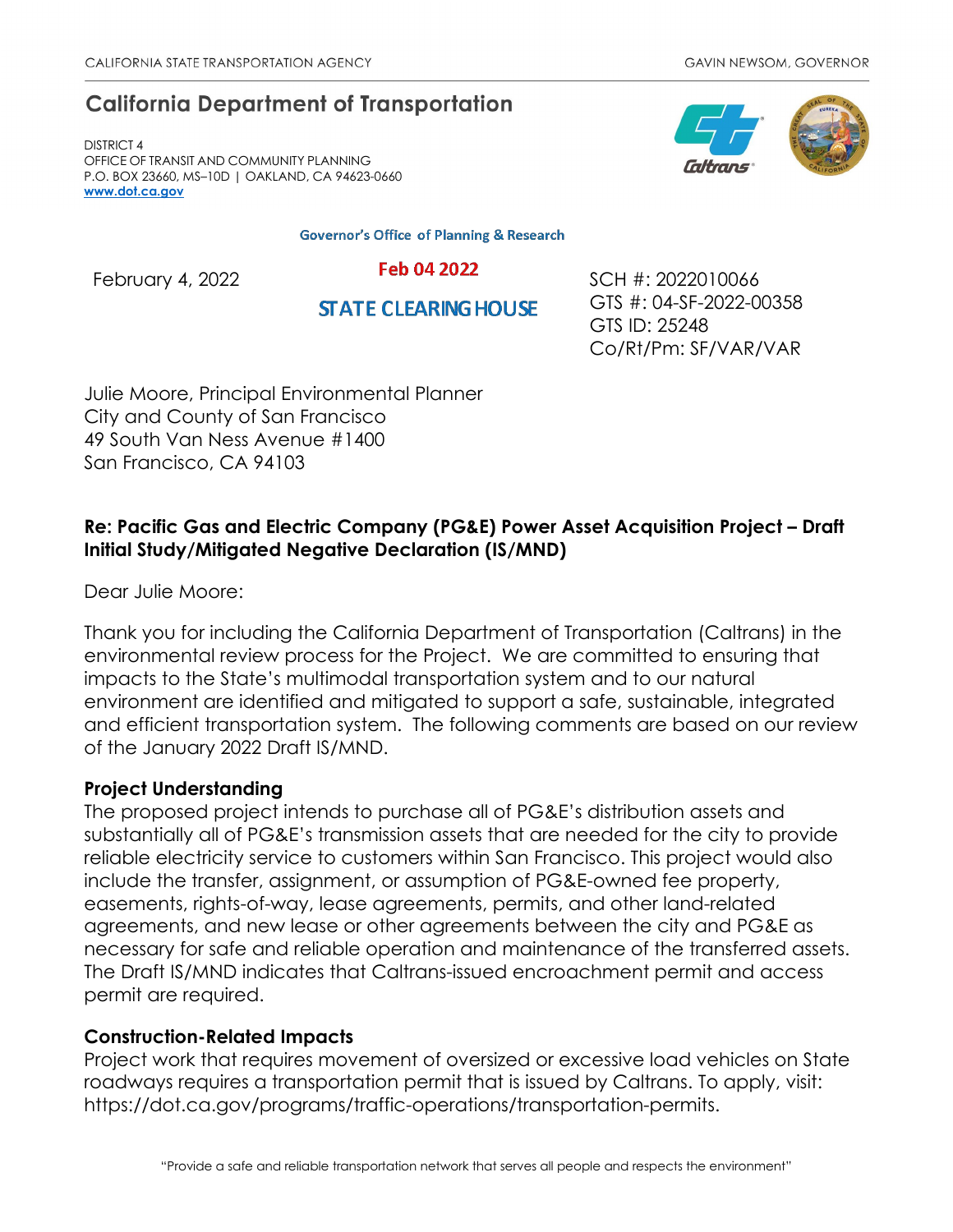Julie Moore, Principal Environmental Planner February 4, 2022 Page 2

Prior to construction, coordination may be required with Caltrans to develop a Transportation Management Plan (TMP) to reduce construction traffic impacts to the State Transportation Network (STN).

#### **Lead Agency**

As the Lead Agency, the City and County of San Francisco is responsible for all project mitigation, including any needed improvements to the STN. The project's fair share contribution, financing, scheduling, implementation responsibilities and lead agency monitoring should be fully discussed for all proposed mitigation measures.

#### **Equitable Access**

If any Caltrans facilities are impacted by the project, those facilities must meet American Disabilities Act (ADA) Standards after project completion. As well, the project must maintain bicycle and pedestrian access during construction. These access considerations support Caltrans' equity mission to provide a safe, sustainable, and equitable transportation network for all users.

#### **Encroachment Permit**

Please be advised that any permanent work or temporary traffic control that encroaches onto Caltrans' Right-of-Way (ROW) requires a Caltrans-issued encroachment permit. As part of the encroachment permit submittal process, you may be asked by the Office of Encroachment Permits to submit a completed encroachment permit application package, digital set of plans clearly delineating Caltrans' ROW, digital copy of signed, dated and stamped (include stamp expiration date) traffic control plans, this comment letter, your response to the comment letter, and where applicable, the following items: new or amended Maintenance Agreement (MA), approved Design Standard Decision Document (DSDD), approved encroachment exception request, and/or airspace lease agreement. Your application package may be emailed to [D4Permits@dot.ca.gov.](mailto:D4Permits@dot.ca.gov)

Please note that Caltrans is in the process of implementing an online, automated, and milestone-based Caltrans Encroachment Permit System (CEPS) to replace the current permit application submittal process with a fully electronic system, including online payments. The new system is expected to be available during 2022. To obtain information about the most current encroachment permit process and to download the permit application, please visit [https://dot.ca.gov/programs/traffic](https://dot.ca.gov/programs/traffic-operations/ep/applications)[operations/ep/applications.](https://dot.ca.gov/programs/traffic-operations/ep/applications)